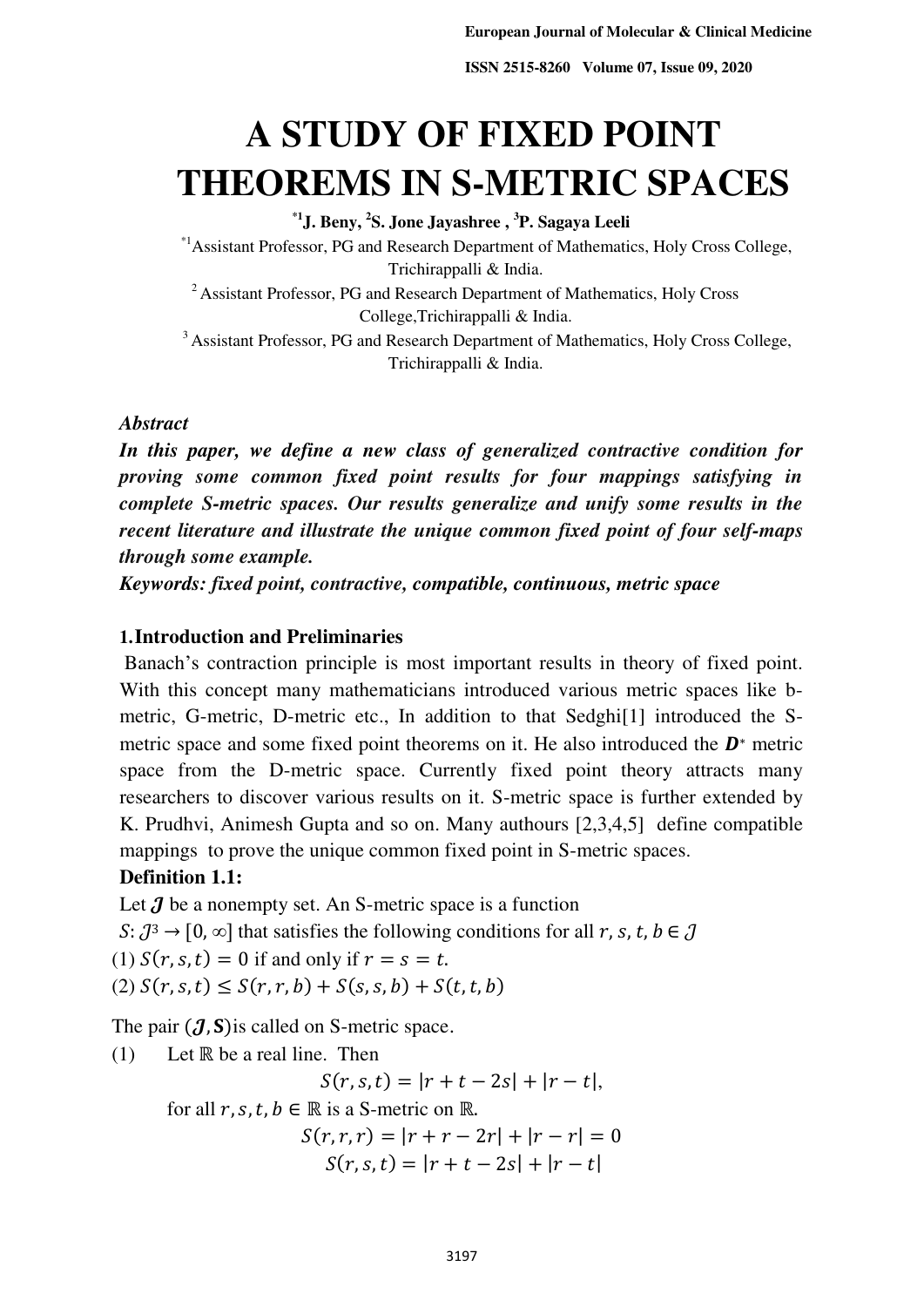$$
S(r, s, t) \le |r + b - 2r| + |r - b| + |s + b - 2s| + |s - b|
$$
  
+|t - b - 2t| + |t - b|  

$$
S(r, s, t) \le S(r, r, b) + S(s, s, b) + S(t, t, b)
$$
  
Take  $r = 2$ ,  $s = 3$ ,  $t = 6$ ,  $b = 4$   

$$
S(2, 3, 6) = |2 + 6 - 2(3)| + |2 - 6| = 6
$$
  

$$
S(2, 2, 4) = |2 + 4 - 2(2)| + |2 - 4| = 4
$$
  

$$
S(3, 3, 4) = |3 + 4 - 2(3)| + |3 - 4| = 2
$$
  

$$
S(6, 6, 4) = |6 + 4 - 2(6)| + |6 - 4| = 4
$$
  

$$
S(2, 3, 6) \le S(2, 2, 4) + S(3, 3, 4) + S(6, 6, 4)
$$
  

$$
6 \le 4 + 2 + 4
$$
  

$$
6 \le 10
$$

 $S(r, s, t)$  is a S-metric space.

# **Definition 1.2[1]:**

Let (J, S) be an S-metric space and  $G \subset J$ . A sequence  $\{u_n\}$  in J converges to u if  $S(u_n, u_n, u) \to 0$  as  $n \to \infty$ , that is for every  $\varepsilon > 0$  there exists  $n_0 \in N$  such that for  $n \geq n_0$ ,  $S(u_n, u_n, u) < \varepsilon$ . We denote  $\lim_{n \to \infty} u_n = u$  and we say that u is the limit of  ${u_n}$  in  $J$ .

# **Definition 1.3[1]:**

Let  $(J, S)$  be an S-metric space and  $G \subset J$ . A sequence  $\{u_n\}$  in  $J$  is said to beCauchy sequence if for each  $\varepsilon > 0$ , there exists  $n_0 \in N$  such that  $S(u_n, u_{n,\mathcal{U}}) < \varepsilon$ , for each  $n, m \geq n_0$ .

# **Definition 1.4[2]:**

Let  $(\mathcal{J}, S)$  and  $(\mathcal{J}', S')$  be two S-metric space, and  $l: (\mathcal{J}, S) \longrightarrow (\mathcal{J}', S')$  be a function. Then *l* is said to be continuous at a point  $b \in \mathcal{J}$  if and only if for every sequence  $u_n$  in J,  $S(u_n, u_{n,b}) \to 0$  implies  $S'(l(u_n), l(u_n), l(b)) \to 0$ . A function l is continuous at  $\mathcal J$  if and only if it is continuous at all  $b \in \mathcal J$ .

# **Definition 1.5**:

Let  $(J, S)$  be an S-metric space. A pair  $\{l, k\}$  is said to becompatible if only if  $\lim_{n\to\infty} S(lku_n, lku_n, lku_n) = 0$ , whenever  $\{u_n\}$  is a sequence in  $\mathcal J$  such that  $\lim_{n\to\infty} l u_n = \lim_{n\to\infty} k u_n = r$  for some  $r \in \mathcal{J}$ .

#### **Lemma 1.6:**

In an S-metric space, we have  $S(u, u, v) = S(v, v, u)$ .

#### **Lemma 1.7[3]:**

Let  $({\cal J}, S)$  be an S-metric space. If there exist sequences  $\{u_n\}$  and  $\{v_n\}$ such that  $\lim_{n\to\infty} u_n = u$  and  $\lim_{n\to\infty} v_n = v$ , then  $\lim_{n\to\infty} S(u_n, u_n, v_n) =$  $S(u, u, v)$ .

#### **Lemma 1.8[2]**:

Let  $({\cal J}, S)$  be an S-metric space. If there exist two sequences  $\{u_n\}$  and  $\{v_n\}$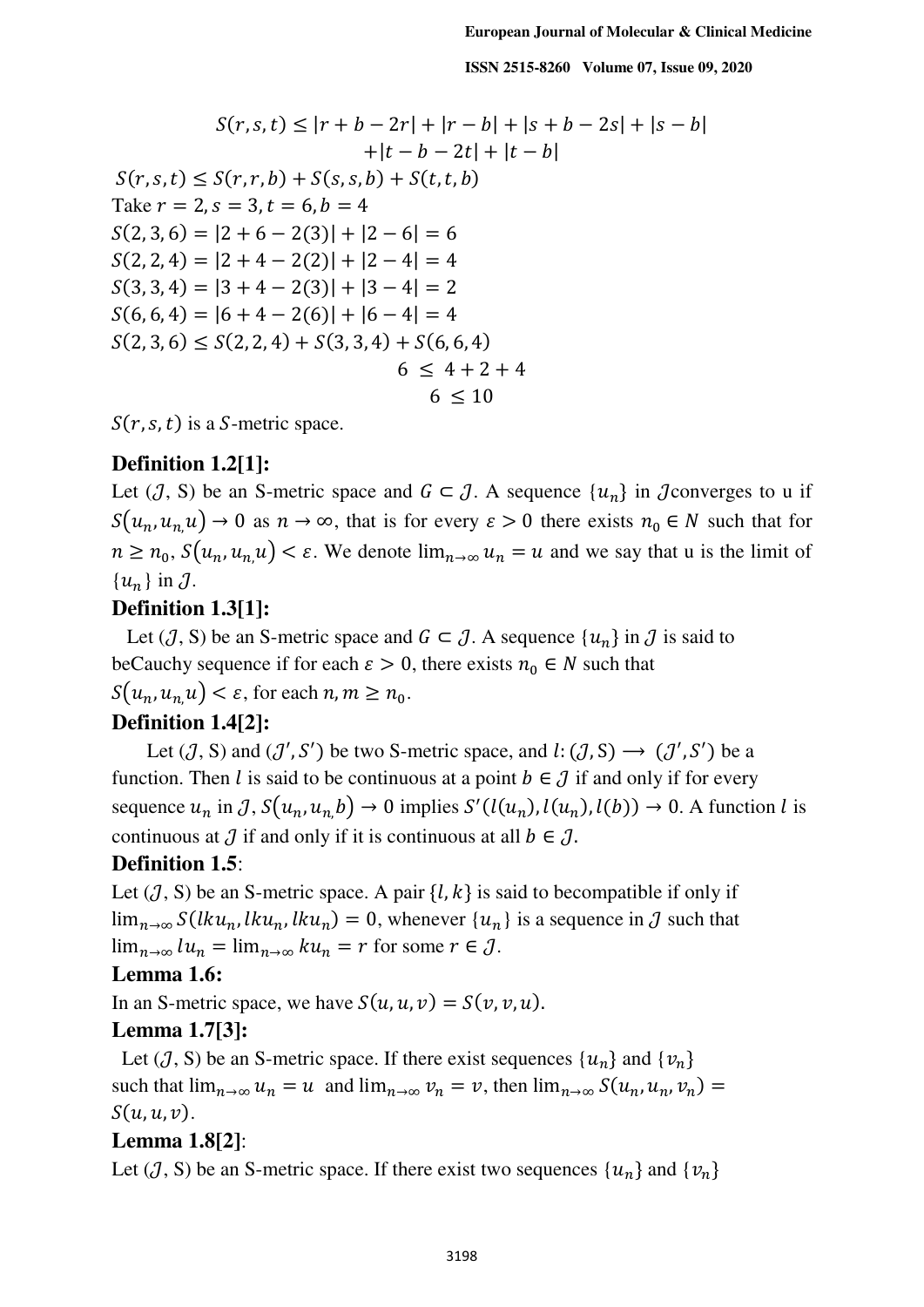such that  $\lim_{n\to\infty} S(u_n, u_n, v_n) = 0$ , whenever  $\{u_n\}$  is a sequence in  $\chi$  such that lim<sub>n→∞</sub>  $u_n = r$  for some  $r \in \chi$ , thenlim<sub>n→∞</sub>  $v_n = r$ .

#### **2. MAIN RESULTS**

Theorem 2.1:

In a complete S-metric space  $(J, S)$ , the self-maps are, k, A and B with  $l(\mathcal{J}) \subseteq B(\mathcal{J}), k(\mathcal{J}) \subseteq A(\mathcal{J})$  and  $\{l, A\}$  and  $\{k, B\}$  are compatible. If  $S(lu,lv, kw) \leq p \max\{S(lu, lu, kw), S(lv, lw), S(Au, Av, Bw)\}\$  $S(kw, kw, Bw)$  (2.1) For each,  $v, w \in \mathcal{J}$ ,  $0 < p < 1$ . Also A and B are continuous. Then  $l, k, A$  and B have a unique common fixed point in  $J$ . **Proof:** Let  $u_0 \in \mathcal{J}$ . Since  $l(\mathcal{J}) \subseteq B(\mathcal{J})$ , there exists  $u_1 \in \mathcal{J}$  such that  $lu_0 = Bu_1$ . Also,  $ku_1 \in A(\mathcal{J})$ , we choose  $u_2 \in \mathcal{J}$  such that  $ku_1 = Au_2$ . In general,  $u_{2n+1} \in \mathcal{J}$  is chosen such that  $lu_{2n} = Bu_{2n+1}$  and  $u_{2n+2} \in \mathcal{J}$  such that  $ku_{2n+1} = Au_{2n+2}$ .  $\{v_n\} \in \mathcal{J}$  is obtained such that  $v_{2n} = lu_{2n} = Bu_{2n+1}$  $v_{2n+1} = k u_{2n+1} = A u_{2n+2}, \quad n \ge 0$ To prove:  $\{v_n\}$  is a Cauchy sequence.  $S(v_{2n}, v_{2n}, v_{2n+1}) = S(lu_{2n}, lu_{2n}, ku_{2n+1})$  $\leq p \max\{S(lu_{2n}, lu_{2n}, ku_{2n+1}), S(lu_{2n}, lu_{2n}, Au_{2n}),\}$  $S(Au_{2n}, Au_{2n}, Bu_{2n+1}), S(ku_{2n+1}, ku_{2n+1}, Bu_{2n+1})\}$  $= p \max\{S(v_{2n}, v_{2n}, v_{2n+1}), S(v_{2n}, v_{2n}, v_{2n-1}),\}$  $S(v_{2n-1}, v_{2n-1}, v_{2n}), S(v_{2n+1}, v_{2n+1}, v_{2n})\}$  $= p \, max\{S(v_{2n-1}, v_{2n-1}, v_{2n}), S(v_{2n}, v_{2n}, v_{2n+1})\}$  (2.2) If  $S(v_{2n}, v_{2n}, v_{2n+1}) > S(v_{2n-1}, v_{2n-1}, v_{2n})$ , then by (2.2)  $(S(v_{2n}, v_{2n}, v_{2n+1}) < p S(v_{2n}, v_{2n}, v_{2n+1})$ which is a contradiction. Hence  $S(v_{2n}, v_{2n}, v_{2n+1}) \leq S(v_{2n-1}, v_{2n-1}, v_{2n})$ Therefore by (2.2)  $S(v_{2n}, v_{2n}, v_{2n+1}) \le p S(v_{2n-1}, v_{2n-1}, v_{2n})$  (2.3)  $S(v_{2n-1}, v_{2n-1}, v_{2n}) = S(v_{2n}, v_{2n}, v_{2n-1})$  $= S(lu_{2n}, lu_{2n}, ku_{2n-1})$  $\leq p \max\{S(lu_{2n}, lu_{2n}, ku_{2n-1}), S(lu_{2n}, lu_{2n}, Au_{2n}),\}$  $S(Au_{2n}, Au_{2n}, Bu_{2n-1}), S(ku_{2n-1}, ku_{2n-1}, Bu_{2n-1})\}$  $= p \max\{S(v_{2n}, v_{2n}, v_{2n-1}), S(v_{2n}, v_{2n}, v_{2n-1}),\}$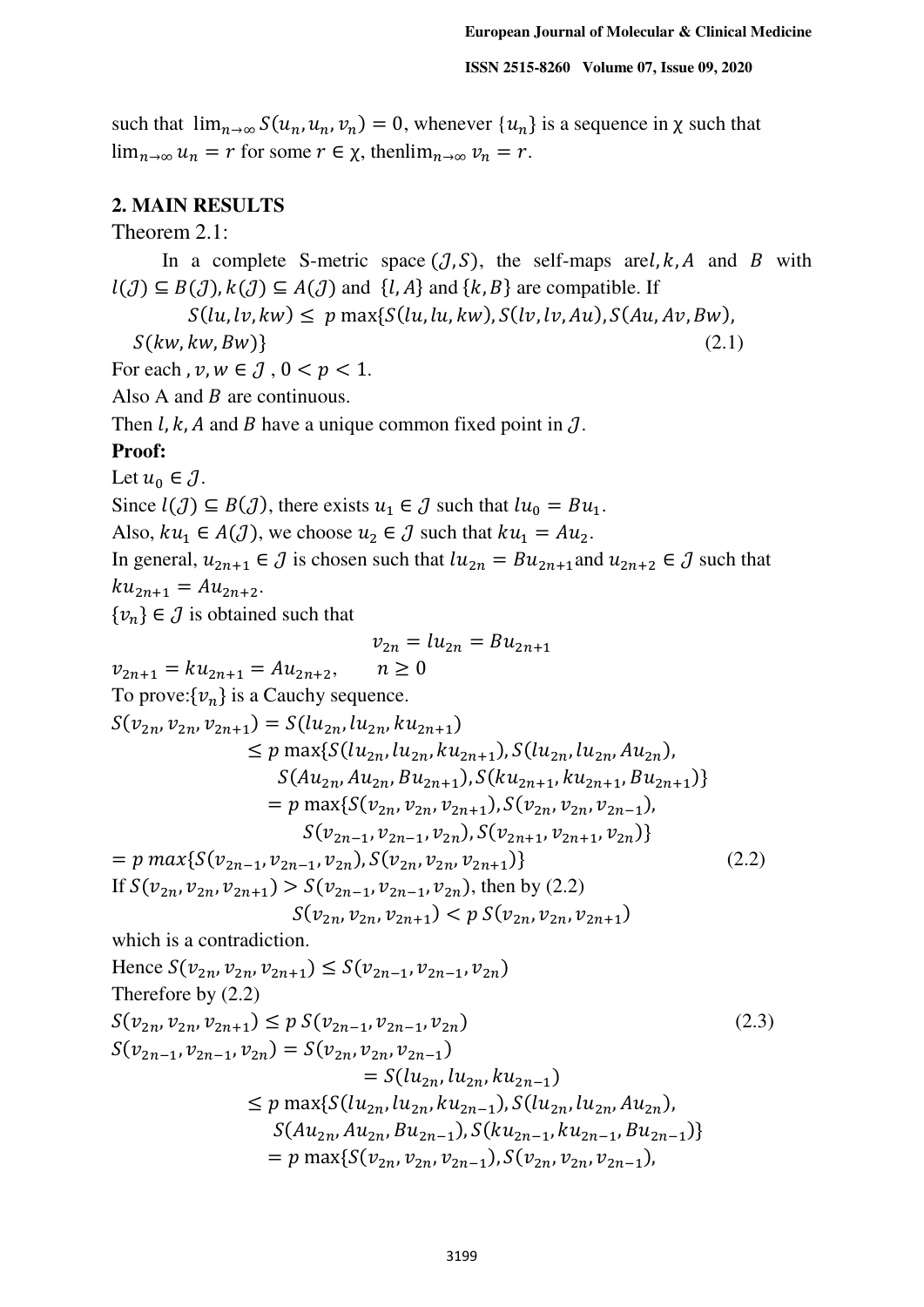$$
= p \max\{S(v_{2n-2}, v_{2n-2}, v_{2n-1}), S(v_{2n}, v_{2n}, v_{2n-1})\}
$$
\n(2.4)  
\nIf  $S(v_{2n}, v_{2n}, v_{2n-1}) > S(v_{2n-2}, v_{2n-2}, v_{2n-1}),$  then by (4)  
\n $S(v_{2n}, v_{2n}, v_{2n-1}) < p \leq S(v_{2n}, v_{2n}, v_{2n-1})$   
\nwhich is a contradiction.  
\nHence  $S(v_{2n-1}, v_{2n-1}, v_{2n}) \leq S(v_{2n-2}, v_{2n-2}, v_{2n-1})$   
\nTherefore, by (4)  
\n $S(v_{2n-1}, v_{2n-1}, v_{2n}) \leq p \leq V(v_{2n-2}, v_{2n-2}, v_{2n-1})$   
\nTherefore, by (4)  
\n $S(v_{2n}, v_{n}, v_{n-1}) \leq p \leq V(v_{2n-1}, v_{n-1}, v_{n-2}),$   $n \geq 2$   
\nwhere 0  $q \leq p \leq 1$ .  
\nHence for  $n \geq 2$ , it follows that  
\n $S(v_n, v_n, v_m) \leq 2S(v_m, v_m, v_{m+1}) + 2S(v_{m+1}, v_{m+1}, v_{m+2}) + \cdots$   
\n $+ 2S(v_{n-1}, v_{n-1}, v_n)$   
\nFrom (2.6) we have  
\n $S(v_n, v_n, v_m) \leq 2(p^m + p^{m+1} + \cdots + p^{n-1}) S(v_1, v_1, v_0)$   
\n $\leq 2 p^m (1 + p + p^2 + \cdots) S(v_1, v_1, v_0)$   
\n $\leq 2 p^m (1 + p + p^2 + \cdots) S(v_1, v_1, v_0)$   
\n $\leq 2 p^m (1 + p + p^2 + \cdots) S(v_1, v_1, v_0)$   
\n $\leq 2 p^m (1 + p + p^2 + \cdots) S(v_1, v_1, v_0)$   
\n $\leq 2 p^m (1 + p + p^2 + \cdots) S(v_1, v_1, v$ 

 $S(v_{2n-1}, v_{2n-1}, v_{2n-2}), S(v_{2n-1}, v_{2n-1}, v_{2n-2})\}$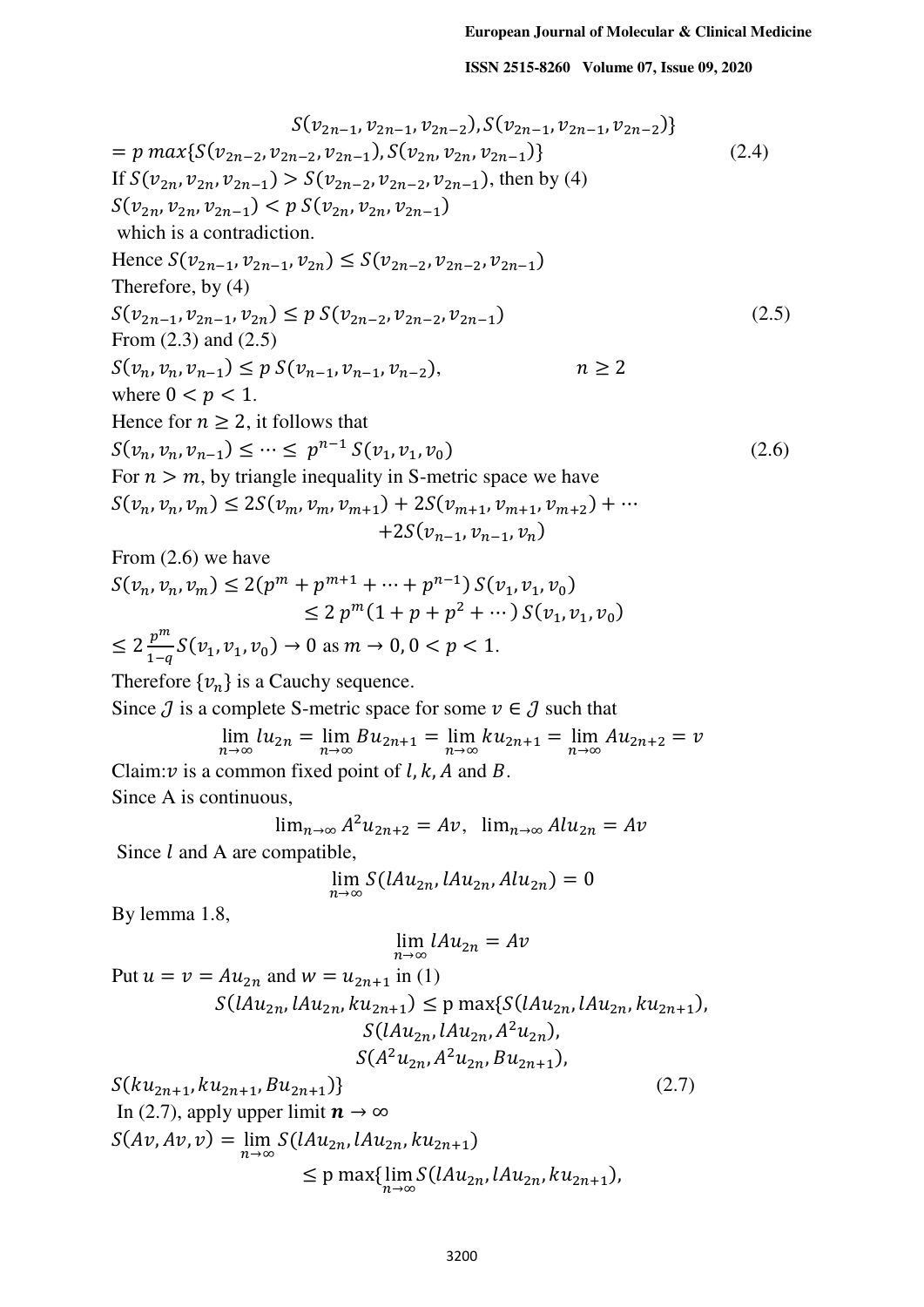$$
\lim_{n\to\infty} S(lAu_{2n}, Hu_{2n}, A^2u_{2n}), \lim_{n\to\infty} S(A^2u_{2n}, A^2u_{2n}, Bu_{2n+1}),
$$
\n
$$
\lim_{n\to\infty} S(ku_{2n+1}, ku_{2n+1}, Bu_{2n+1})
$$
\n
$$
S(Av, Av, v) \leq p \max\{S(ku, Av, v), S(Av, Av, Av), S(Av, Av, v), S(v, v, v)\}
$$
\n
$$
= p S(Av, Av, v)
$$
\n
$$
S(Av, Av, v) \leq p S(Av, Av, v), 0 < p < 1 \text{ it follows that } Av = v.
$$
\nSince B is continuous,\n
$$
\lim_{n\to\infty} B^2u_{2n+1} = Bv, \lim_{n\to\infty} Bku_{2n+1} = Bv
$$
\nSince k and B are compatible,\n
$$
\lim_{n\to\infty} (kBu_{2n+1}, kBu_{2n+1}, BKu_{2n+1}) = 0
$$
\nBy lemma 1.8,\n
$$
\lim_{n\to\infty} kBu_{2n+1} = Bv
$$
\nPut  $u = v = u_{2n}$  and  $z = Bu_{2n+1}$  in (2.1)\n
$$
S(lu_{2n}, lu_{2n}, Ku_{2n}, Ku_{2n+1}),
$$
\n
$$
S(lu_{2n}, lu_{2n}, Ku_{2n}, Bu_{2n+1}),
$$
\n
$$
S(Au_{2n}, Au_{2n}, Bu_{2n+1}),
$$
\n
$$
S(Au_{2n}, Au_{2n}, Bu_{2n+1}),
$$
\n
$$
S(Au_{2n}, Au_{2n}, Bu_{2n+1}),
$$
\n
$$
S(kBu_{2n+1}, B^2u_{2n+1})
$$
\n
$$
= S(v, v, Bv) = \lim_{n\to\infty} S(lu_{2n}, lu_{2n}, ku_{2n+1}),
$$
\n
$$
\lim_{n\to\infty} S(lu_{2n}, lu_{2n}, Ku_{2n+1}),
$$
\n
$$
\lim_{n\to\infty} S(lu_{2n}, Au_{2n+1}),
$$
\n
$$
\lim_{n\to\infty} S(lu_{2n}, Au_{2n+1}),
$$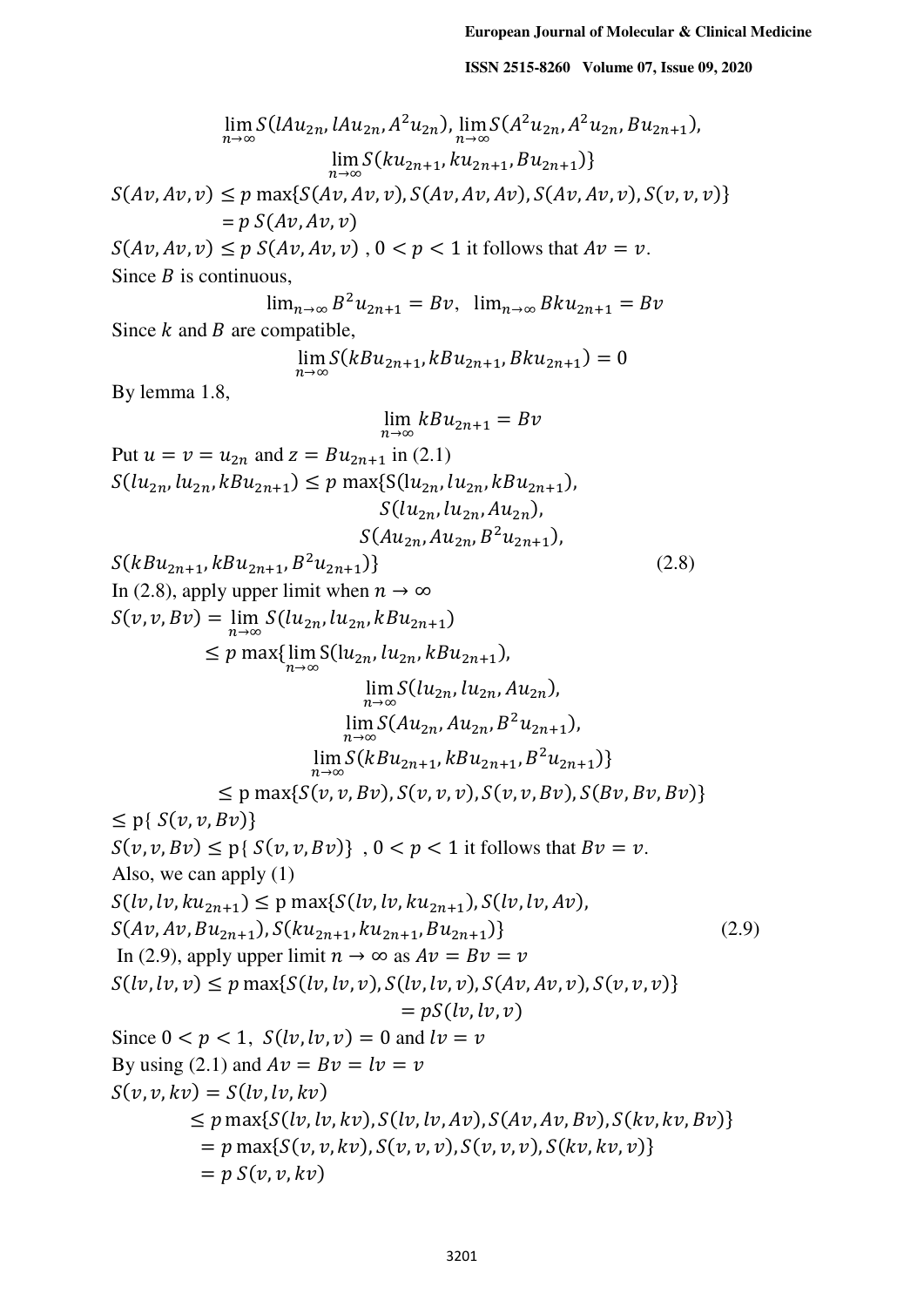$S(v, v, kv) = 0$  and  $kv = v$  $Av = Bv = lv = kv = v$  is proved If there exist another common fixed point  $u \in J$  of all l, k, A and B, then  $S(u, u, v) = S(lu, lu, kv)$  $\leq p \max\{S(lu, lu, kv), S(lu, lu, Au), S(Au, Au, Bv), S(kv, kv, Bv)\}\$  $= p \max\{S(u, u, v), S(u, u, u), S(u, u, v), S(v, v, v)\}\$  $= p S(u, u, v)$ 

which implies that  $S(u, u, v) = 0$  and  $u = v$ Therefore,  $\nu$  is a unique common fixed point of  $l, k, A$  and  $B$ . Hence proved.

The following example explains the theorem (2.1) Example 2.2:

Let  $\gamma = [0,1]$  be S-metric with  $S(u, v, w) = |u - w| + |v - w|$ . Define l, k, A and  $B$  on  $J$  by

$$
l(u) = \left(\frac{u}{3}\right)^8, k(u) = \left(\frac{u}{3}\right)^4, \qquad A(u) = \left(\frac{u}{3}\right)^2, B(u) = \frac{u}{3}
$$

Obviously,  $l(\mathcal{J}) \subseteq B(\mathcal{J})$  and  $k(\mathcal{J}) \subseteq A(\mathcal{J})$ . Furthermore, the pairs  $\{l, A\}$  and  $\{k, B\}$  are compatible mappings. Solution:

Also for each  $u, v, w \in \mathcal{J}$ , we have

$$
S(lu,lv,kw) = |lu - kw| + |lv - kw|
$$
  
\n
$$
= \left| \left( \frac{u}{3} \right)^8 - \left( \frac{w}{3} \right)^4 \right| + \left| \left( \frac{v}{3} \right)^8 - \left( \frac{w}{3} \right)^4 \right|
$$
  
\n
$$
= \left| \left( \frac{u}{3} \right)^4 + \left( \frac{w}{3} \right)^2 \right| \left| \left( \frac{u}{3} \right)^4 - \left( \frac{w}{3} \right)^2 \right| + \left| \left( \frac{v}{3} \right)^4 + \left( \frac{w}{3} \right)^2 \right|
$$
  
\n
$$
\left| \left( \frac{v}{3} \right)^4 - \left( \frac{w}{3} \right)^2 \right|
$$
  
\n
$$
= \left| \left( \frac{u}{3} \right)^4 + \left( \frac{w}{3} \right)^2 \right| \left| \left( \frac{u}{3} \right)^2 + \frac{w}{3} \right| \left| \left( \frac{u}{3} \right)^2 - \frac{w}{3} \right| + \left| \left( \frac{v}{3} \right)^4 + \left( \frac{w}{3} \right)^2 \right|
$$
  
\n
$$
\left| \left( \frac{v}{3} \right)^2 + \frac{w}{3} \right| \left| \left( \frac{v}{3} \right)^2 - \frac{w}{3} \right|
$$
  
\n
$$
= \frac{10}{81} \left| \left( \frac{u}{3} \right)^2 + \frac{w}{3} \right| \left| \left( \frac{u}{3} \right)^2 - \frac{w}{3} \right| + \frac{10}{81} \left| \left( \frac{v}{3} \right)^2 + \frac{w}{3} \right| \left| \left( \frac{v}{3} \right)^2 - \frac{w}{3} \right|
$$
  
\n
$$
= \frac{10}{81} \times \frac{4}{9} \left| \left( \frac{u}{3} \right)^2 - \frac{w}{3} \right| + \frac{10}{81} \times \frac{4}{9} \left| \left( \frac{v}{3} \right)^2 - \frac{w}{3} \right|
$$
  
\n
$$
= \frac{40}{729} \left| \left( \frac{u
$$